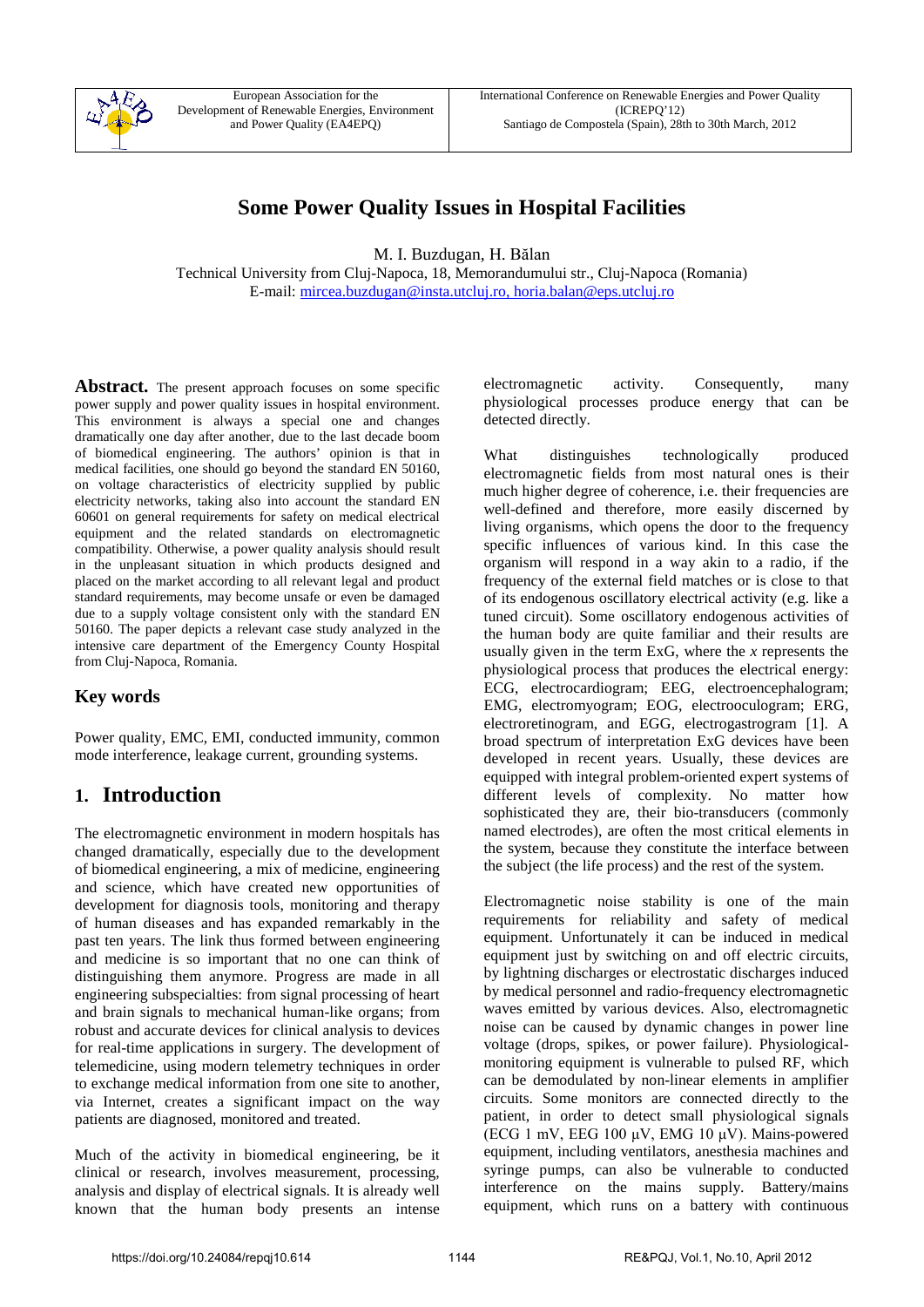charging from the mains, has very good immunity to mains voltage variations such as drop-outs and sags.

The widespread use of sensitive, microprocessor-based equipment at hospitals requires that the power delivered to such sensitive facilities be of a higher quality. Power quality events, such as voltage transients, may lead to the malfunction of the microprocessors or controllers, resulting in incorrect data processing or altered stored data/settings. Other malfunctions in medical equipment caused by power quality events include: distortion of displays (due to distorted voltage, altered data); incorrect diagnostic results (due to electromagnetic interference or poor grounding), equipment lockup (due to voltage surges or sags), control/alarm malfunction (due to control/alarm malfunction (due to microprocessor malfunction). A wobbly picture on a monitor would probably be regarded as no more than a nuisance, whereas failure of a ventilator, infusion pump or automated defibrillator could be fatal. These examples illustrate the importance of taking care of power quality issues in medical facilities. These problems may cause serious unpleasant situations, especially in intensive care or operating areas.

Since power quality problems are cumulative, small power quality events (detectable in an audit) can lead to loss-of-life or eventually premature equipment failure, in possible mal praxis procedures from the part of the medical staff and the most important, loss of human lives.

In order to deal with these problems, the electrical system should be improved as the number of sensitive, nonlinear loads from a hospital increases. EMC should become a real concern not just for manufacturers, but also for those who install, use, modify or maintain medical equipment. The existence of directives and standards has encouraged good EMC design practices, but should not be relied on to prevent in situ EMI problems, owing to the nature of the hospital electromagnetic environment. Much can be done by promoting awareness of EMI and its underlying coupling mechanisms. Many potential problems can be resolved by ensuring adequate separation of sources and victims of interference. In this respect, in modern hospitals, it is recommended to create an "electromagnetic interference risk distribution map"[2].

## **2. Power Quality and Electromagnetic Compatibility**

In literature, one can find several definitions on power quality, more or less accurate. In the IEEE Standard Dictionary of Electrical and Electronics Terms "power quality is the concept of powering and grounding sensitive equipment in a matter that is suitable to the operation of that equipment" [3]. The principal limitation of this definition is that the concept cannot be applied anywhere else than toward equipment performance. On another hand from this definition one could infer that harmonic current distortion is only a power quality issue if it affects sensitive equipment. The International Electrotechnical Commission definition of power quality, as in IEC [4], is: "Characteristics of the electricity at a given point on an electrical system, evaluated against a set of reference technical parameters." This definition of power quality is related not to the performance of equipment but to the possibility of measuring and quantifying the performance of the power system.

A more accurate definition of "power quality is the combination of voltage quality and current quality" [5] and any deviation of voltage or current from the ideal is a power quality disturbance. Voltage disturbances originate in the power network and potentially affect the customers, whereas current disturbances originate with a customer and potentially affect the network. Again this classification could generate confusion, because one event generally leads to different disturbances for different customers or at different locations. The term voltage quality is reserved for cases where only the voltage at a certain location is considered.

In the authors' opinion there is no power quality in the presence of electromagnetic interference, i.e. the process by which disruptive electromagnetic energy is transmitted from one electronic device to another via radiated or conducted paths (or both) [6]. In this respect, every disturbance is a power quality issue (even within the IEC standards, a distinction is made between an (electromagnetic) disturbance and (electromagnetic) interference): "A disturbance is a phenomenon which may degrade the performance of a device, equipment or system, or adversely affect living or inert matter" [7]. In power quality terms, any deviation from the ideal voltage or current can be labeled as a disturbance. Interference is much stricter defined, being the actual degradation of a device, equipment, or system caused by an electromagnetic disturbance. The term power quality problem could be used as a synonym.

However, high-frequency transients do occasionally receive attention as causes of equipment malfunction and are generally not well exposed in the power quality literature. For example, the European standard EN 50160, [8] gives useful information for variations (voltage fluctuations, dips, interruptions, etc.) which are regulated disturbances, but says nothing for events (fast transients).

The authors consider that the investigation area of power quality should be widened, considering power quality as part of the larger concept of electromagnetic compatibility and treated in consequence.

It is well known that electromagnetic compatibility (EMC) has two complementary aspects: it describes the capacity of electrical and electronic systems to operate without interfering with other systems and also describes the ability of such systems to operate as intended within a specified electromagnetic environment. Electromagnetic interference (EMI) can propagate from a "source" to a "victim" via the mains distribution network to which both are connected. The transfer of electromagnetic energy (with regard to the prevention of interference) is broken into four subgroups: radiated emissions, radiated immunity, conducted emissions, and conducted immunity.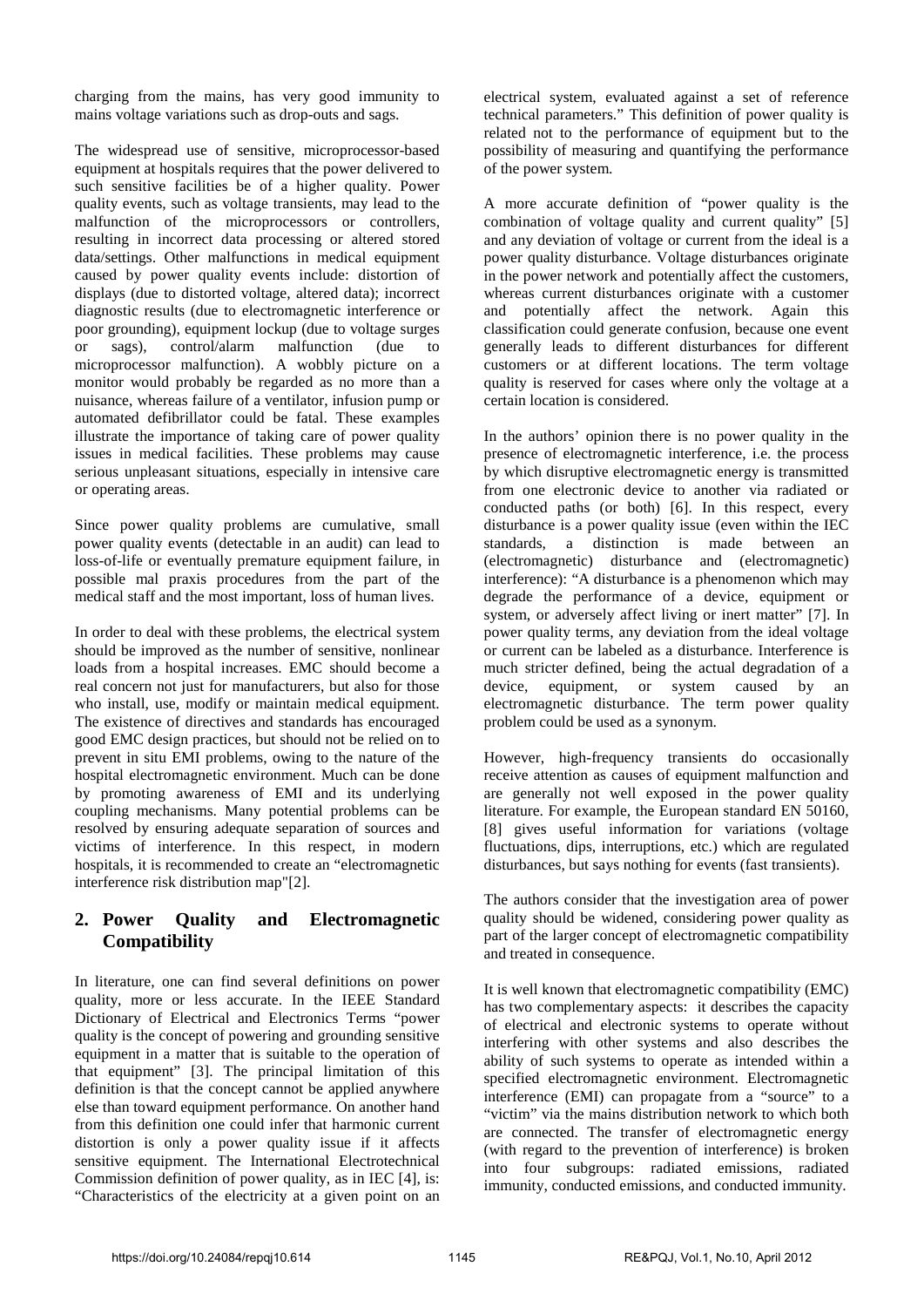For ease of measurement and analysis, radiated emissions are assumed to predominate above 30MHz, while conducted emissions are assumed predominant below 30MHz. There is of course no magic changeover at 30MHz. But typical cable lengths tend to resonate above 30MHz, leading to anomalous conducted measurements, while measurements radiated fields below 30MHz will of necessity be made in the near field closer to the source giving results that do not necessarily correlate with real situations. At higher frequencies, mains wiring becomes less efficient as a propagation medium, and the dominant propagation mode becomes radiation from the equipment or wiring in its immediate vicinity.

In the specific electromagnetic environment of hospitals, one must take a special care to the electric supply system, especially in the intensive therapy and surgery areas, because here the medical staff uses several patient connected devices. The level of electrical shock protection provided to patients by the isolation of applied parts classifies them as follows [7]:

• *Type B*: applied parts that provide a direct ground connection to a patient

• *Type BF* (the F stands for "floating"): indicates that the applied part is isolated from all other parts of the equipment to such a degree that the leakage current flowing through a patient to ground does not exceed the allowable level even when a voltage equal to 110% of the rated power line voltage is applied directly between the applied part and ground

• *Type CF*: similar to type BF, but refers to applied parts providing a higher degree of protection, to allow direct connection to the heart

The use of F-type applied parts is preferable in all cases to type B applied parts. This is because patient environments often involve simultaneous use of multiple electronic instruments connected to the patient. In any case, type B applied parts are prohibited whenever patient connections provide either low-impedance or connections to the patient.

These classifications have more than an academic purpose. The standards provide the designer with clear indications regarding the minimal level of circuit separation and the application of insulation between these parts to accomplish acceptable levels of isolation.

As such, *insulation* is not only defined as a solid insulating material applied to a circuit, but also as spacings that establish creepage distances and air clearance between parts. The minimum separation distance between elements of two parts is determined by the working voltage between parts as well as by the insulation rating required to afford protection against electrical shock.

A basic insulation barrier is applied to live parts to provide basic protection against electrical shock. Supplementary insulation is an independent insulation barrier applied in addition to basic insulation in order to provide protection against electrical shock in the event of failure of the basic insulation. Double insulation and reinforced insulation provide protection equivalent to the use of both basic and supplementary insulation.

Evidently, the purpose of the various isolation barriers is to ensure that leakage currents are maintained within safe values even when a single-fault condition occurs (ground, enclosure and patient leakage currents). For instance, in compliance with the standard EN 60601-1 the enclosure leakage current is 0.1 mA in normal conditions (0.5 mA in single fault conditions) for all types of medical equipment.

#### **3. Measurements and Discussions**

The power quality investigation in the emergency department of the above mentioned hospital was determined by the fact that the patients' heart activity surveillance monitors (Fig.1.) delivered frequently parasitized registrations (Fig. 2.). In the situations of older monitors, these parasitized records were due mainly to the pilosity of the patients' chests and arms, which affected the firm electrical contact between the electrodes and the patients. But, modern monitors have high input impedance amplifiers and often digital filters for power line noise, which do not necessitate hair abrasion for high accuracy records.



Fig. 1. Patient monitor



Fig. 2. Parasitized records of a patient monitor

The survey focused on the supply system performance. The very first measurement points were the secondary busbars of the transformer substation (10/0.4 kV, 100kVA), Δ-Y connected which supply the county hospital. The grounding system was TN-S, i.e a solidly grounded power system with one point directly grounded and the exposed conductive parts directly connected to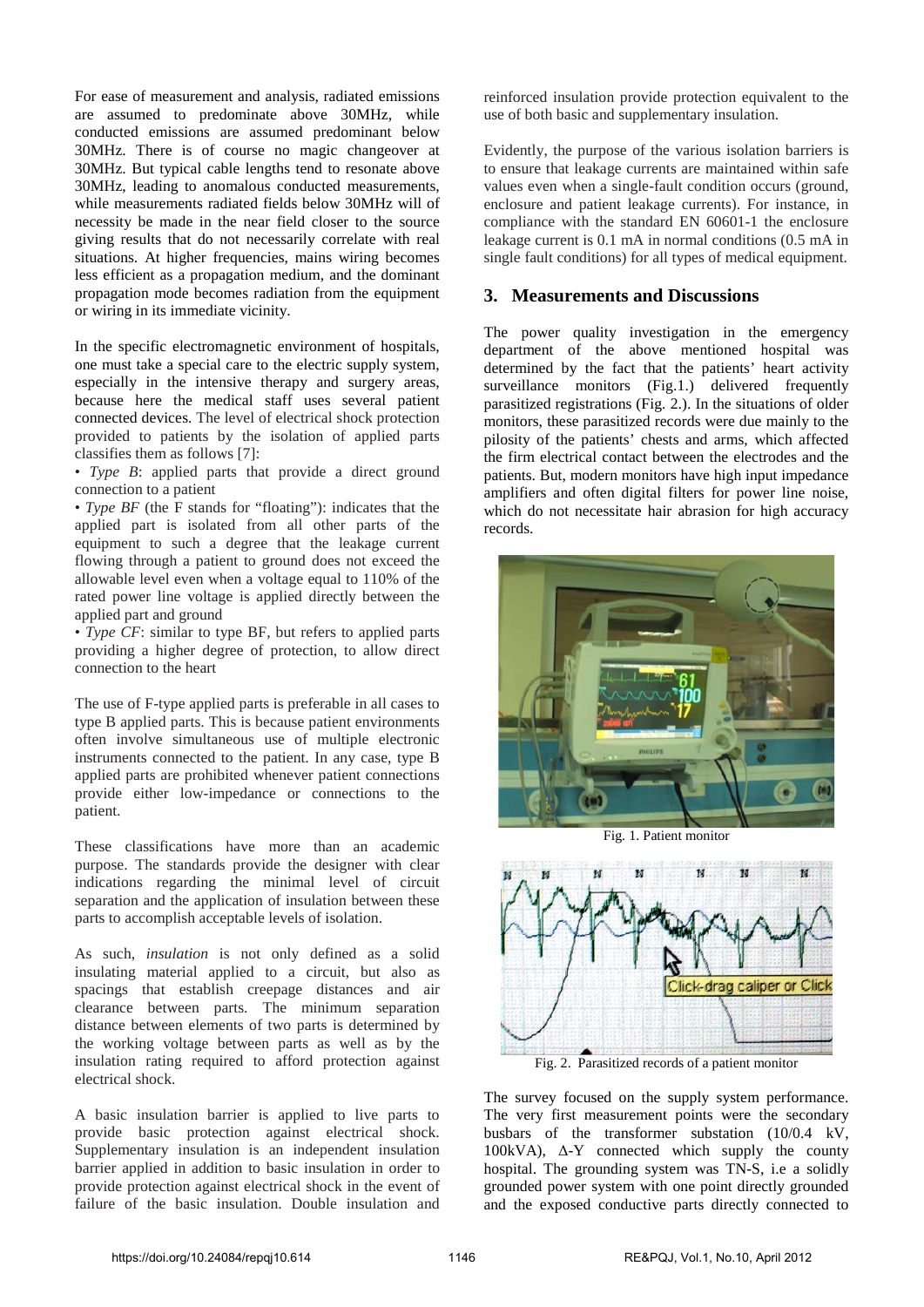that point by protective conductors (separate neutral and protective conductors are used throughout the system).

One of the major advantages of the  $\Delta$ -Y connection of the power transformers is that it provides harmonic suppression. Recall that the magnetizing current must contain odd harmonics for the induced voltages to be sinusoidal and the third harmonic is the dominant harmonic component.

In a three-phase system the third harmonic currents of all three phases are in phase with each other because they are zero sequence currents. In the Y-Y connection, the only path for third harmonic current is through the neutral. In the Δ-Y connection, however, the third harmonic currents, being equal in amplitude and in phase with each other, are able to circulate around the path formed by the  $\Delta$ connected winding. The same thing is true for the other zero-sequence harmonics.

Measurements were performed using the Dranetz-BMI PowerXplorer PX5, a portable, hand-held, eight-channel power quality meter/monitor, which can survey, record and display data on four voltage channels and four current channels simultaneously [9]. It can do PQ-optimized acquisition of power quality related disturbances and events. It is designed with a statistical package called Quality of Supply (QOS), with monitoring and setup protocols set to determine voltage measurement compliance required for EN50160 monitoring [8].

Before performing any power quality monitoring, one should clearly define the monitoring objectives, which often determine the choice of monitoring equipment, triggering thresholds, methods for data acquisition and storage, analysis and interpretation requirements. Power quality measurements are performed for a several number of reasons [10]. The two following reasons are in our opinion the most important in analyzing power quality issues:

- Monitoring to characterize system performance, which is a proactive approach to power quality monitoring; by understanding the normal power quality performance of a system, a provider can quickly identify problems and can offer information to its customers to help them match their sensitive equipment's characteristics with realistic power quality characteristics.
- Monitoring to characterize specific problems, which is a short-term monitoring at specific customer sites or at difficult loads. This is a reactive mode of power quality monitoring, but it frequently identifies the cause of equipment incompatibility.

It is equally important that the monitoring locations be selected carefully based on the monitoring objectives. Obviously, we could monitor conditions at virtually all locations throughout the system to completely understand the overall power quality. Fortunately, taking measurements from all possible locations is usually not necessary since measurements taken from one or several strategic locations can be used to determine characteristics of the overall system as we shall see further.

The three voltages depicted in Fig. 3. are well balanced (the upper graph presents the phase voltages waveforms, while the lower graph represents the rms values, quite superimposed).



Fig. 3. The low voltage three phase supply system of the hospital

 of anomalies were recorded, especially on phase B. Fig. 4 But, during the evening peak demand of energy a series depicts a series of four closed events, consisting in a severe impulse (marked with red triangle), followed in order by a mild impulse, an instantaneous dip of 77V/0.04sec., and finally a mild impulse, all marked with white triangles. The DFT chart during the events is presented in Fig 5. The example presented here is one of the 47 events found on phase B, during the evening peakload survey.

The supply system of the intensive care unit, hosting the patient monitors was connected on phase B, which could be an indication that the records could be parasitized by the electrical power quality events occurred.

The authors presented some conclusions on this survey in [11], considering as statistically relevant that after the cross-examination of the heart activities monitors' records and the electrical power quality events, a 45% match was found and proposed as a solution to change the voltage supply path to another phase of the substation's transformer, considered more "healthy".

Unfortunately, the proposed solution did not entirely solve the problem. While the problem still existed, even in a less proportion, the authors decided to test the monitors to electromagnetic conducted immunity at the mains port, according to the immunity standard EN 61000-4.

The IntelliVue MP20 patient monitor was tested for dips and interruptions, electrostatic discharges, burst and surge, using the Ecompact 4 (Haefely) immunity test equipment.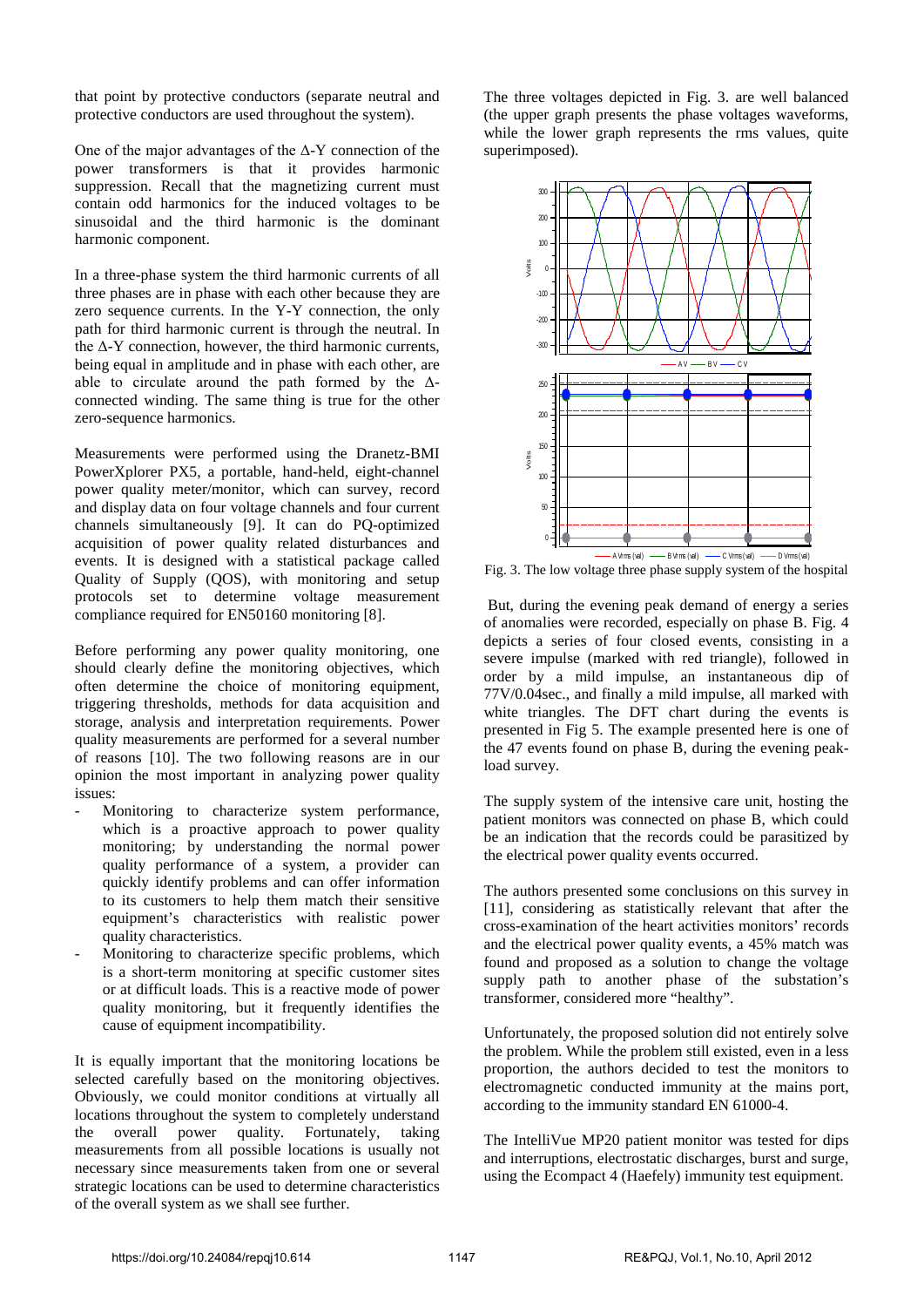

Fig. 4. Events' waveforms and the corresponding rms values



Fig. 5. Events' corresponding DFT chart

The equipment passed the dips and interruptions [12] and the surge  $(1.2/50\mu s)$  and to the burst tests.

In this situation, the low voltage grid was tested for conducted emissions. The test setup used the spectrum analyzer HM 5014 and the line impedance stabilization network LISN HM 6050-2 (Hameg Instruments), depicted in Fig. 6, in which the LISN connection is reversed.

According to Romanian specifications, the maximum allowed RF noise level injected in the low voltage network in the frequency range 150 kHz - 30 MHz, should not exceed 52 dBμV. Measurements revealed a RFI spectrum levels of almost 70  $dB\mu V$  (20  $dB\mu V$  in plus), both on the L (the blue line) and the N (the green line) conductors versus the protective conductor PE (Fig. 7.).



in the low voltage grid



As a result, on the low voltage grid incoming in the intensive care facility, a great amount of radio frequency interference was found, due probably to the medical equipment from the rest of the hospital. These common mode interferences can justify the patient monitor issues. It is also important to note the great radiation capacity of the cables in common mode interference which may also affect the monitor operation.

The most common mitigation method for common mode interferences is to retrofit on the mains port of all equipments a power line EMI filter, provided with a common mode choke, which consists of two identical windings on a single high permeability toroidal core, configured so that differential currents cancel each other, allowing high inductance values, typically 1–10 mH, in a small volume without fear of choke saturation caused by the mains frequency supply current. In the given situation, the use of EMI power line filters was not advisable, because ready made filters are all provided with transversal capacitors, very effective in conducting the common mode interference to earth, but determining in the same time leakage currents. Patient monitors are medical equipment patient-connected and in this case the